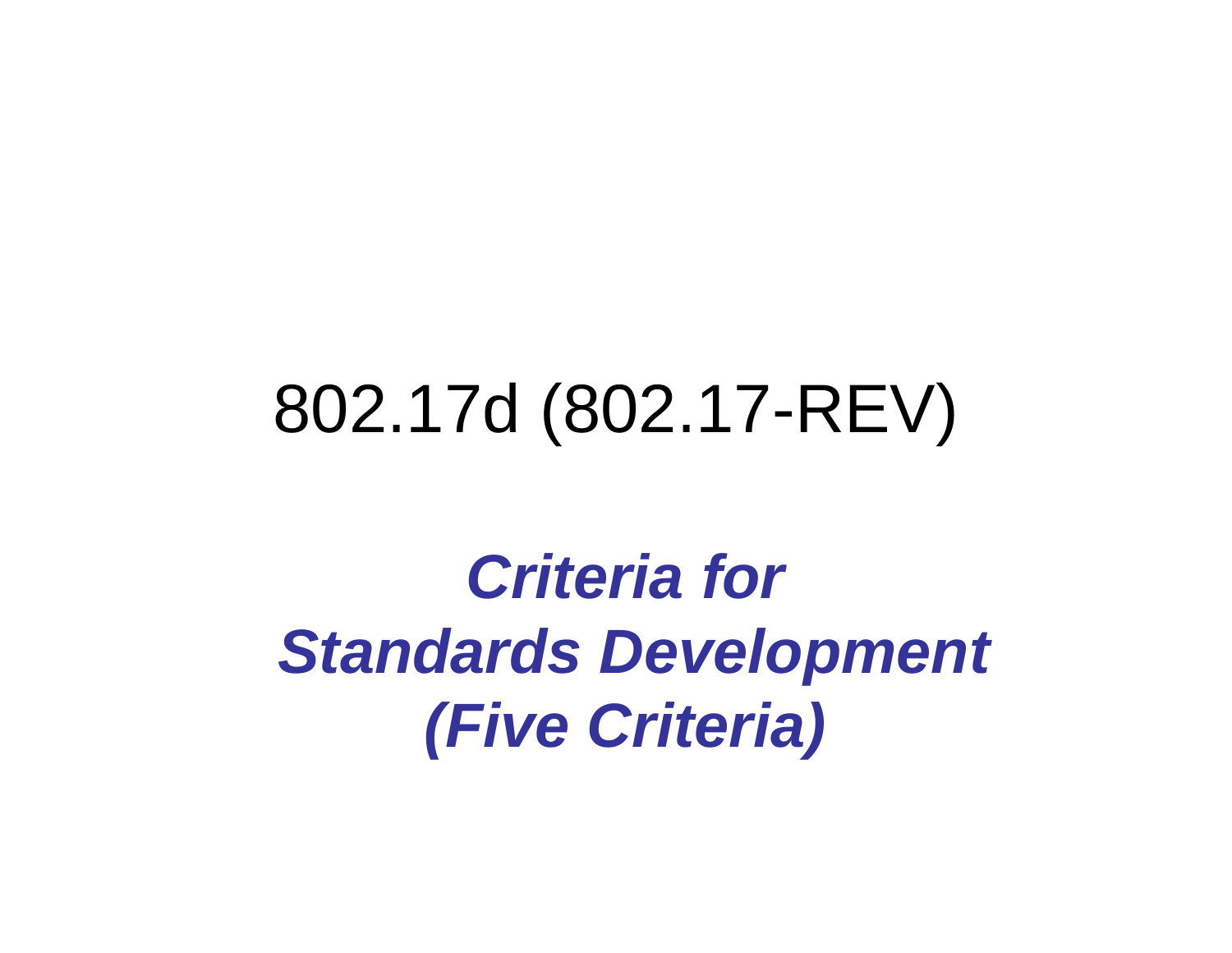## Broad Market Potential

A standards project authorized by IEEE 802 shall have a broad market potential. Specifically, it shall have the potential for:

• Broad sets of applicability.

802.17 is applicable to campus, inter-POP, intra-POP, metro aggregation, cell site backhaul, and enterprise networks.

• Multiple vendors and numerous users.

802.17 is already used in many applications by service providers and campuses throughout the world.

• Balanced costs (LAN versus attached stations).

November 2009 802.17-REVAn efficient bandwidth sharing mechanism provides optimum cost / performance.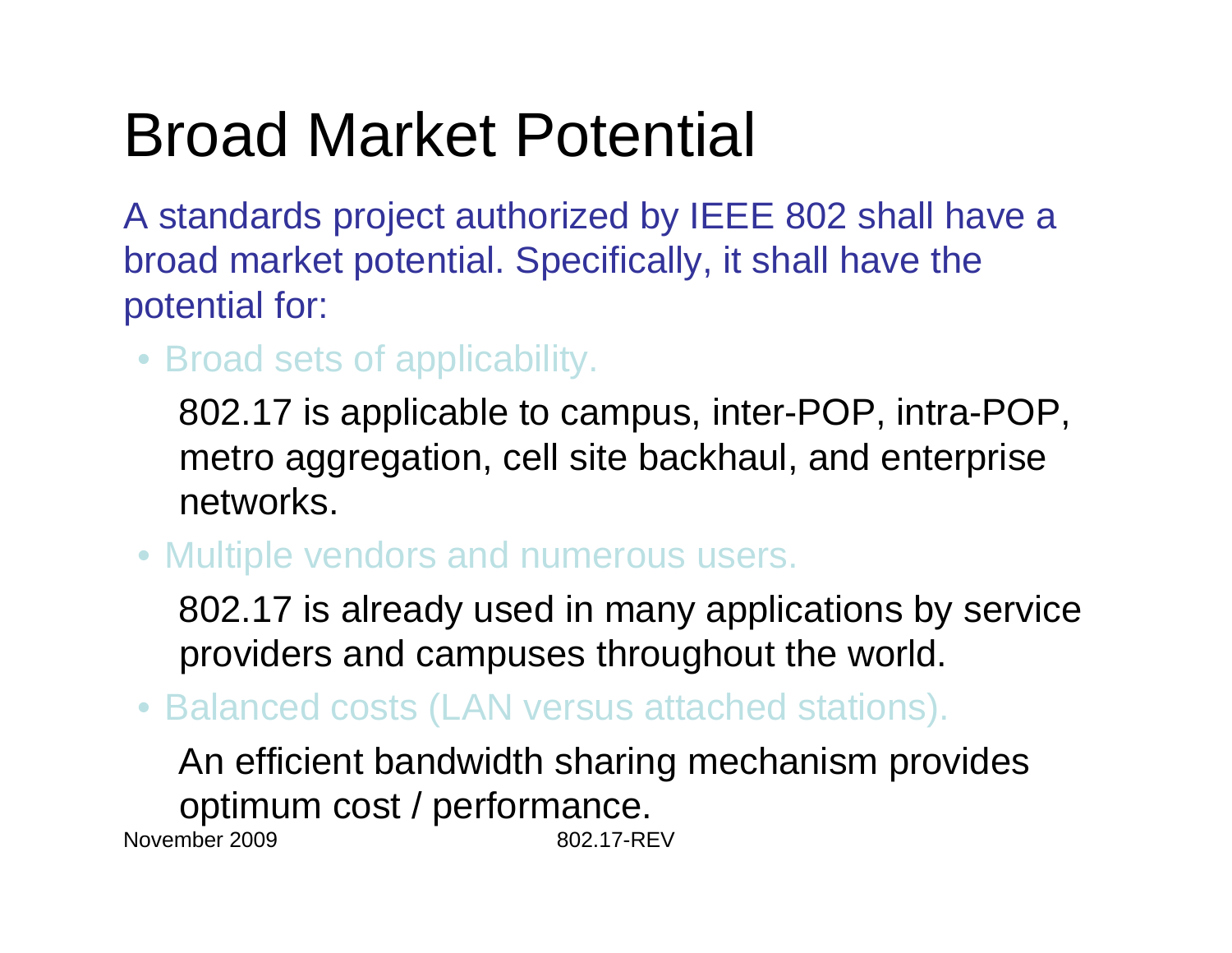# **Compatibility**

IEEE 802 defines a family of standards. All standards should be in conformance with the IEEE 802.1 Architecture, Management, and Interworking documents as follows: IEEE 802. Overview and Architecture, IEEE 802.1D, IEEE 802.1Q, and parts of IEEE 802.1F.

• If any variances in conformance emerge, they shall be thoroughly disclosed and reviewed with IEEE 802.1.

The Resilient Packet Ring standard is fully compatible with the 802 Overview and Architecture document, and the relevant portions of 802.1D, 802.1Q and 802.1f.

• Each standard in the IEEE 802 family of standards shall include a definition of managed objects that are compatible with systems management standards.

The Resilient Packet Ring standard includes a MIB that is compatible with the Simple Network Management Protocol.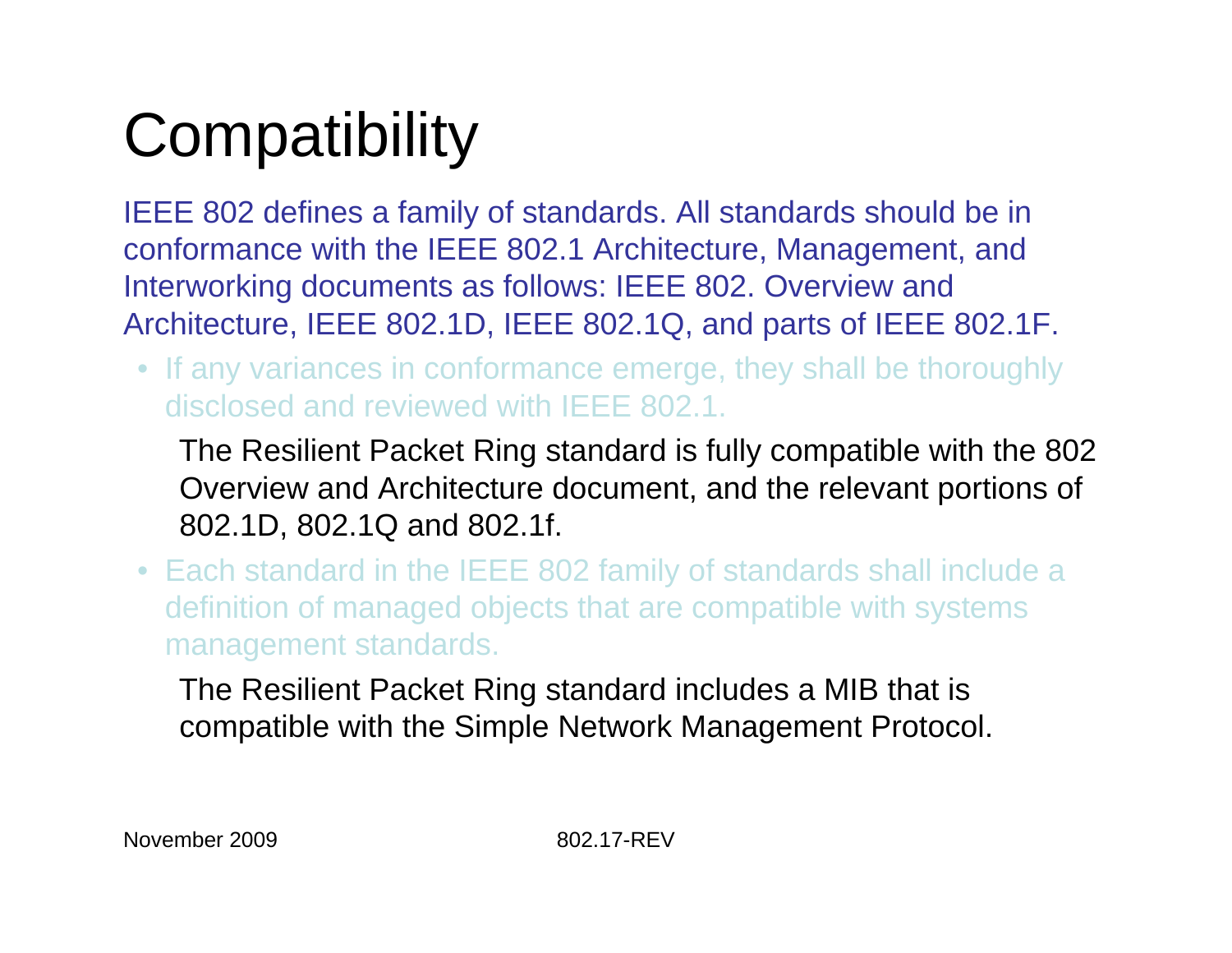# **Distinct Identity**

Each IEEE 802 standard shall have a distinct identity. To achieve this, each authorized project shall be:

• Substantially different from other IEEE 802 standards.

There is no other IEEE 802 standard which address the unique combination of bandwidth multiplication, dynamic and fair bandwidth allocation on a ring, plugand-play management, and topology discovery.

• One unique solution per problem (not two solutions to a problem).

#### A single protocol is defined.

• Easy for the document reader to select the relevant specification.

The text is well organized.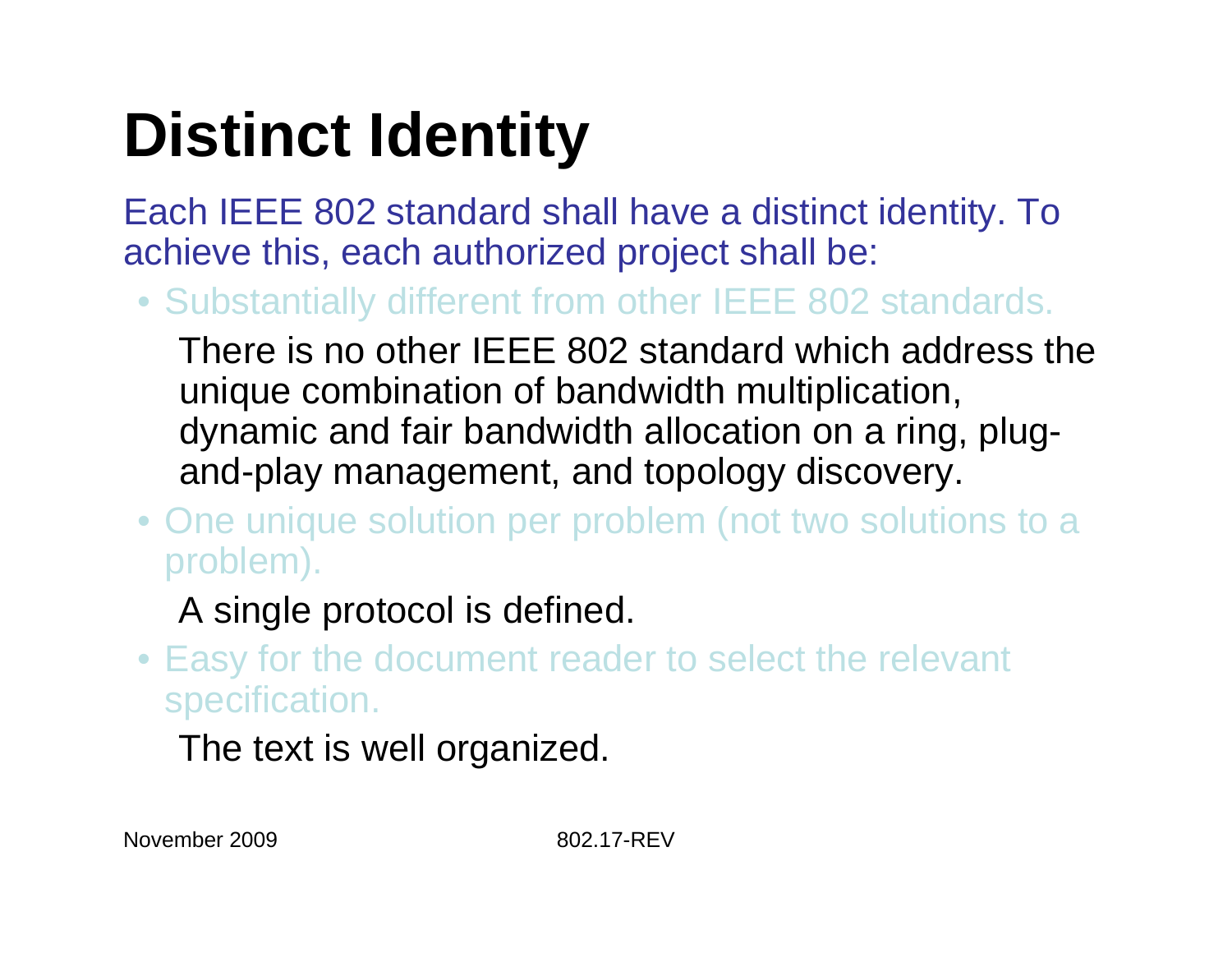# **Technical Feasibility**

For a project to be authorized, it shall be able to show its technical feasibility. At a minimum, the proposed project shall show:

• Demonstrated system feasibility.

802.17-based products exist from many vendors.

• Proven technology, reasonable testing.

802.17-based products are in use throughout the developed world.

• Confidence in reliability.

802.17 is known for its thorough robustness.